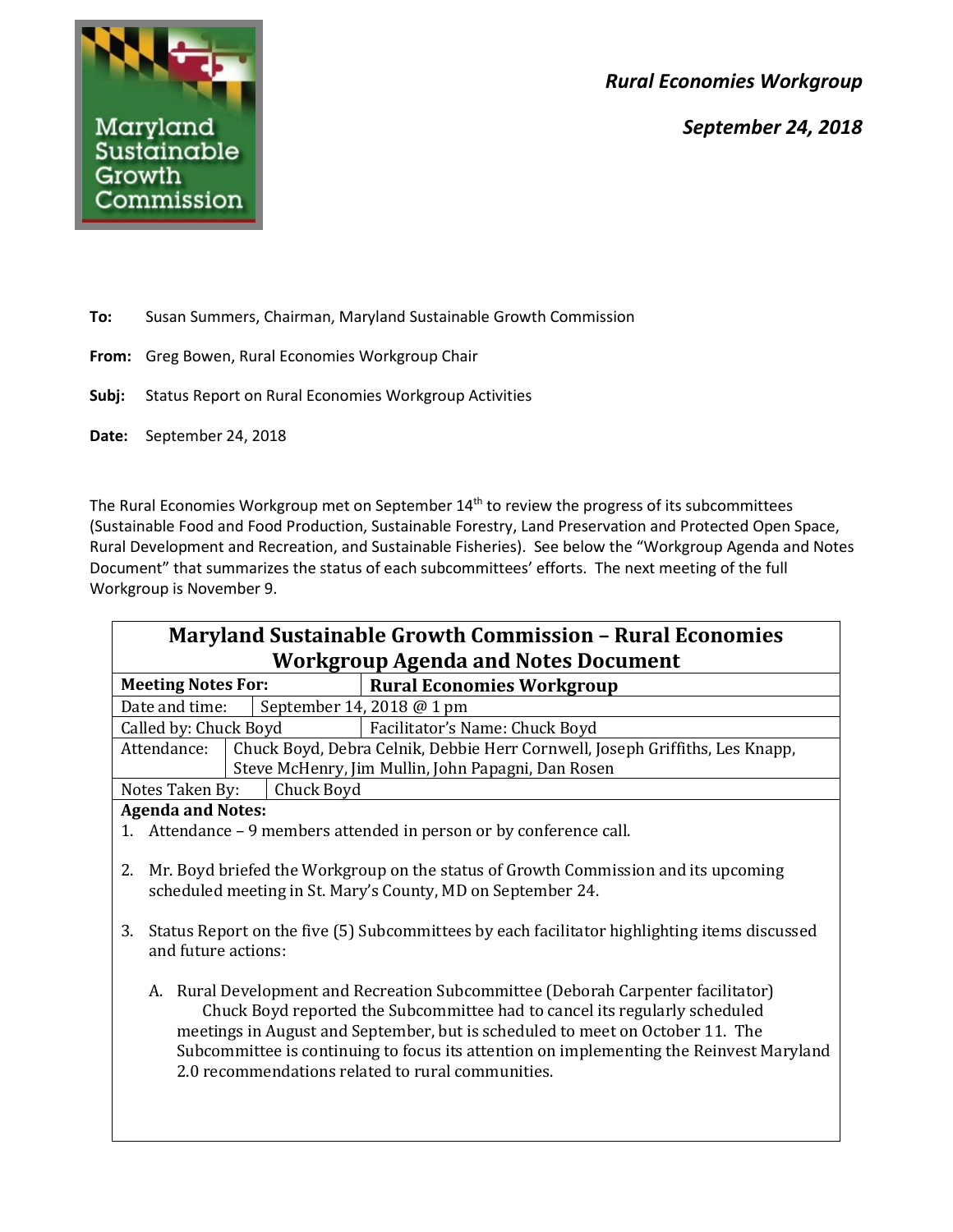B. Sustainable Food and Food Production Subcommittee (Dan Rosen facilitator) Dan Rosen reported the Subcommittee met on August 2, 2018. The Subcommittee notes from that meeting are attached.

He also noted that the Cecil Land Trust (CLT) has recently entered into a partnership with West Nottingham Presbyterian Church (WNPC) in Colora, MD to make available their commercial kitchen for local farmers looking to add value to their products. CLT and WNPC will be holding a "Kitchen Use and Operation Training" on Tuesday, September 18, 2018 at 1:00pm. The training is open to any local farmers that are interested in using the church's commercial kitchen to process farm products for sale. WNPC will give a tutorial on their facility, equipment, and its use. Attendance at an inperson training session is mandatory prior to use of the facility.

- C. Sustainable Forestry Subcommittee (Jason Dubow/Elliott Campbell facilitators) Chuck Boyd on behalf of Jason Dubow reported that DNR Forest Service has signed a Memorandum of Understanding (MOU) with MDE that would clarify a role for DNR Foresters in the Sediment and Erosion Control process. DNR and MDE staffs are working on the details on how DNR involvement will work. According to Anne Hairston-Strang, they are drafting a schedule for the different steps. Additional work is also needed for a waterways regional letter of authorization option for properties with stewardship plans.
- D. Land Preservation and Protected Open Space Subcommittee (Dan Rosen facilitator) Dan Rosen reported the Land Preservation Subcommittee has not met recently and has no tasks on its agenda now. However, he mentioned that he recently received from State Department of Assessments and Taxation an unofficial report on the total acres subject to Ag Land Transfer Tax for FY 2018. Overall, the number of acres converted from agricultural uses remains low relative to pre-Recession times – staying below 5,000 acres for the year statewide.
- E. Sustainable Fisheries Subcommittee (Chuck Boyd facilitator). Mr. Boyd reported that no Subcommittee efforts took place.

Joe Griffiths also mentioned that Preservation Maryland and the Rural Maryland Council recently released a report entitled, *Revitalizing Rural Maryland: A Resource Guide to Communities*. As explained in this report, "the goal of this guide is to connect communities to the tools and resources they need to succeed and to identify useful case studies from which communities can draw inspiration and assistance." Workgroup members were encouraged to review this report and let others know about it.

4. Next Workgroup meeting is November 9, 2018 at 1 pm at MDP's Olmsted Conference Room in Baltimore.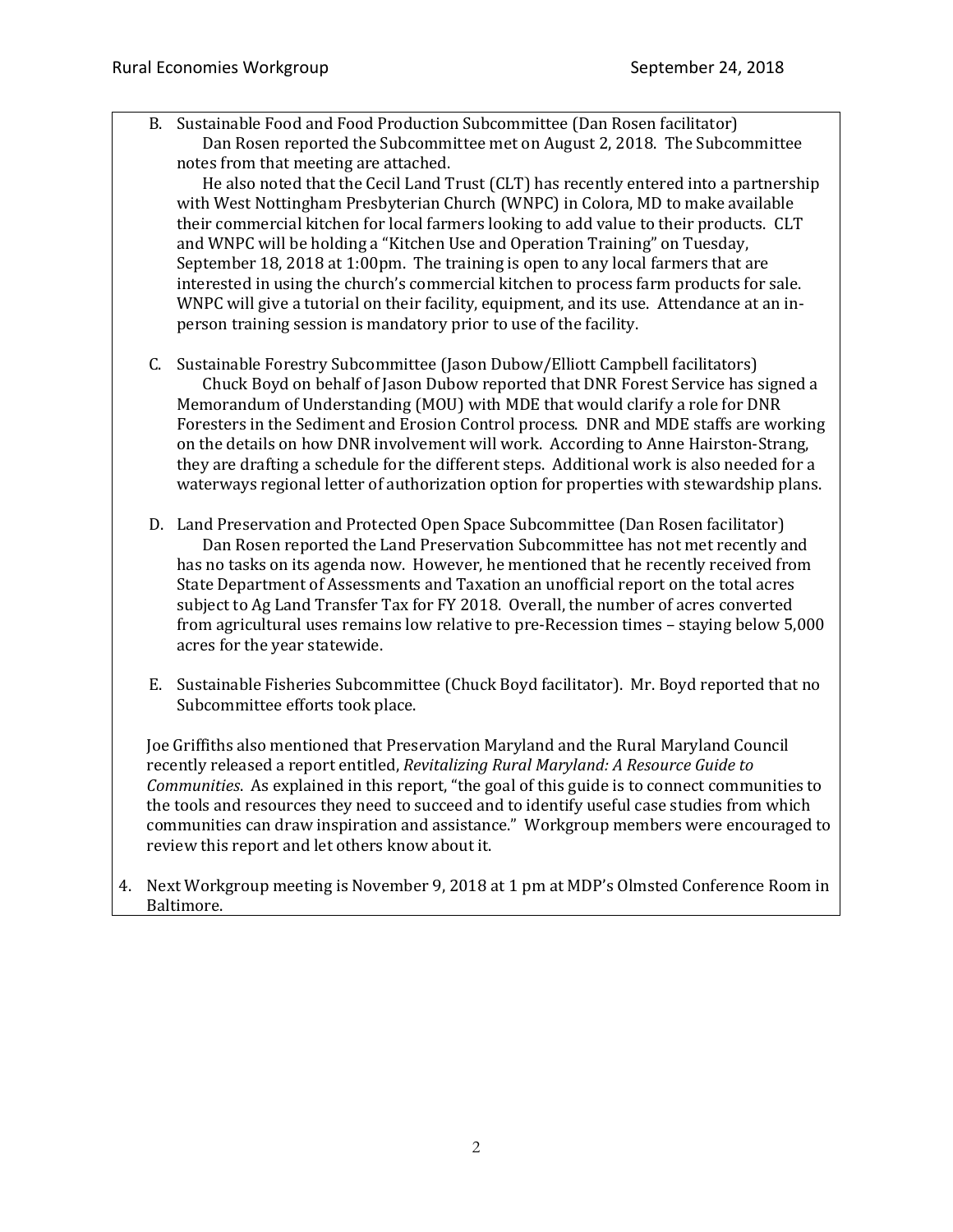٦

**Maryland Sustainable Growth Commission – Rural Economies Workgroup Agenda and Notes Document** Saved as: K:\Planning Services\Administrative\Public\Growth Commission\Workgroup Folders\Rural Economies

| Saved as: K:\Planning Services\Administrative\Public\Growth Commission\Workgroup Folders\Rural Economies<br>Workgroup\Subcommittee Strategies\Sustainable Food Subc/Minutes 8-2-2018                                                                                                                                                    |                                                                                                                                                                                                                                                                                                                                                                                                                                                                                                                                                                                                                                                                                                                                                                                                                                                                                                                                                                                                                                                                                                                                                                                                                                                                                                                                                                                                                                                                                                                                                                                                                                                                                                                                                                                                                                                                                                                                                                                                                                                                                                                                                                                                                                                                                                                                                                                                                                                                                                                                                                                                                                                                                                                                                                                                                                                                                                                                                                                                                                                                                                                                                                                                                                                                                                                                                                                                                                     |  |
|-----------------------------------------------------------------------------------------------------------------------------------------------------------------------------------------------------------------------------------------------------------------------------------------------------------------------------------------|-------------------------------------------------------------------------------------------------------------------------------------------------------------------------------------------------------------------------------------------------------------------------------------------------------------------------------------------------------------------------------------------------------------------------------------------------------------------------------------------------------------------------------------------------------------------------------------------------------------------------------------------------------------------------------------------------------------------------------------------------------------------------------------------------------------------------------------------------------------------------------------------------------------------------------------------------------------------------------------------------------------------------------------------------------------------------------------------------------------------------------------------------------------------------------------------------------------------------------------------------------------------------------------------------------------------------------------------------------------------------------------------------------------------------------------------------------------------------------------------------------------------------------------------------------------------------------------------------------------------------------------------------------------------------------------------------------------------------------------------------------------------------------------------------------------------------------------------------------------------------------------------------------------------------------------------------------------------------------------------------------------------------------------------------------------------------------------------------------------------------------------------------------------------------------------------------------------------------------------------------------------------------------------------------------------------------------------------------------------------------------------------------------------------------------------------------------------------------------------------------------------------------------------------------------------------------------------------------------------------------------------------------------------------------------------------------------------------------------------------------------------------------------------------------------------------------------------------------------------------------------------------------------------------------------------------------------------------------------------------------------------------------------------------------------------------------------------------------------------------------------------------------------------------------------------------------------------------------------------------------------------------------------------------------------------------------------------------------------------------------------------------------------------------------------------|--|
| <b>Meeting Notes For:</b>                                                                                                                                                                                                                                                                                                               | Subcommittee on Sustainable Food and Food Production                                                                                                                                                                                                                                                                                                                                                                                                                                                                                                                                                                                                                                                                                                                                                                                                                                                                                                                                                                                                                                                                                                                                                                                                                                                                                                                                                                                                                                                                                                                                                                                                                                                                                                                                                                                                                                                                                                                                                                                                                                                                                                                                                                                                                                                                                                                                                                                                                                                                                                                                                                                                                                                                                                                                                                                                                                                                                                                                                                                                                                                                                                                                                                                                                                                                                                                                                                                |  |
| Date and time: August 2, 2018                                                                                                                                                                                                                                                                                                           |                                                                                                                                                                                                                                                                                                                                                                                                                                                                                                                                                                                                                                                                                                                                                                                                                                                                                                                                                                                                                                                                                                                                                                                                                                                                                                                                                                                                                                                                                                                                                                                                                                                                                                                                                                                                                                                                                                                                                                                                                                                                                                                                                                                                                                                                                                                                                                                                                                                                                                                                                                                                                                                                                                                                                                                                                                                                                                                                                                                                                                                                                                                                                                                                                                                                                                                                                                                                                                     |  |
| Called by: Daniel Rosen                                                                                                                                                                                                                                                                                                                 | Facilitator's Name: Daniel Rosen                                                                                                                                                                                                                                                                                                                                                                                                                                                                                                                                                                                                                                                                                                                                                                                                                                                                                                                                                                                                                                                                                                                                                                                                                                                                                                                                                                                                                                                                                                                                                                                                                                                                                                                                                                                                                                                                                                                                                                                                                                                                                                                                                                                                                                                                                                                                                                                                                                                                                                                                                                                                                                                                                                                                                                                                                                                                                                                                                                                                                                                                                                                                                                                                                                                                                                                                                                                                    |  |
| Attendance:                                                                                                                                                                                                                                                                                                                             | Katie Albaugh, Chuck Boyd, Steve McHenry, Jim Mullin, Daniel Rosen. Ken Choi and Deborah                                                                                                                                                                                                                                                                                                                                                                                                                                                                                                                                                                                                                                                                                                                                                                                                                                                                                                                                                                                                                                                                                                                                                                                                                                                                                                                                                                                                                                                                                                                                                                                                                                                                                                                                                                                                                                                                                                                                                                                                                                                                                                                                                                                                                                                                                                                                                                                                                                                                                                                                                                                                                                                                                                                                                                                                                                                                                                                                                                                                                                                                                                                                                                                                                                                                                                                                            |  |
|                                                                                                                                                                                                                                                                                                                                         |                                                                                                                                                                                                                                                                                                                                                                                                                                                                                                                                                                                                                                                                                                                                                                                                                                                                                                                                                                                                                                                                                                                                                                                                                                                                                                                                                                                                                                                                                                                                                                                                                                                                                                                                                                                                                                                                                                                                                                                                                                                                                                                                                                                                                                                                                                                                                                                                                                                                                                                                                                                                                                                                                                                                                                                                                                                                                                                                                                                                                                                                                                                                                                                                                                                                                                                                                                                                                                     |  |
|                                                                                                                                                                                                                                                                                                                                         |                                                                                                                                                                                                                                                                                                                                                                                                                                                                                                                                                                                                                                                                                                                                                                                                                                                                                                                                                                                                                                                                                                                                                                                                                                                                                                                                                                                                                                                                                                                                                                                                                                                                                                                                                                                                                                                                                                                                                                                                                                                                                                                                                                                                                                                                                                                                                                                                                                                                                                                                                                                                                                                                                                                                                                                                                                                                                                                                                                                                                                                                                                                                                                                                                                                                                                                                                                                                                                     |  |
| Notes Taken By: Daniel Rosen<br>totals for beef cows, hogs, and sheep.<br>the phone number for the retail store instead of the slaughterhouse.<br>Farmers Market Association who talk to value-added vendors regularly.<br>be useful for displaying the information.<br>development were shifted away.<br>considered agricultural land? | Sward from Planning participated to answer questions about the 3rd topic.<br>Topic: Livestock Processing Flyer-Daniel Rosen said he drafted a decision memo for Planning's executive team<br>about the methodology for creating the flyer. The memo also proposed an MOU among Planning, MDA, and<br>MARBIDCO for updating the flyer: staff from each agency will be listed as contacts; any one of them can update the<br>flyer as necessary and tell the others. Otherwise, each agency will review flyer content every six months. One map<br>update will be needed early next year, when the release of the 2017 U.S. Census of Agriculture offers new county<br>Mr. Rosen informed the subcommittee that the 2012 USDA directory of slaughterhouses, which was the basis of<br>the livestock processor directory, was updated and posted on the web on July 8, 2018. The information on the<br>Subcommittee's flyer has not changed. The one exception is a phone number for one facility: the flyer contains<br>Topic: Community kitchen directory—Mr. Rosen said that the facilities on the first spreadsheet came from the<br>Johns Hopkins Center for a Livable Future online, whose source was culinaryincubator.com. Debra Celnik added<br>many kitchens to the directory, which she found while scanning the web and talking to people at the Maryland<br>Chuck Boyd pointed out that the kitchen directory will be much larger and change more often than the livestock<br>flyer. Therefore, it warrants a more suitable web application, perhaps a sortable database. ESRI story maps may<br>Steve McHenry said that he would send the directory to county Agricultural Marketing Professionals and ask them<br>to verify the information on the spreadsheet and add more contacts. Mr. Rosen said that he would create a list of<br>questions to ask them in order to generate consistent information about community kitchens. He also said he<br>would check with Ms. Celnik to find out what inspections/certifications are needed for facilities that allow<br>preparation for food to be consumed on site vs. those that are used for processing, packaging, etc. Mr. Rosen<br>added that he would look for organizations whose members might have community kitchens available; for<br>example, one Subcommittee member recommended the Maryland State Firemen's Association.<br>Topic: The Subcommittee would like to find out how much more farmland, by county, will remain once planned<br>development and other matters—annexation, designation as Tier III, forest/wetland mitigation banking,<br>easements, new roads, etc.—are completed. Using GIS to overlay this development on top of a GIS soils layer<br>would show the impact of potential development on prime and productive soils, which could be spared if<br>Daniel Rosen, Deborah Sward, and Ken Choi pointed out the obstacles to this approach: the future location of<br>houses, roads, preservation parcels, etc., are unknown. If zoning allows 10 houses on 100 acres, the houses and<br>open space remainder could be sited in many configurations on site. Also, would forested land cover be<br>The Chesapeake Bay program does offer a model for producing different but useful information. Their model<br>looks at land contained in 900-square-meter "pixels." Based on generalized zoning, Critical Area, Tier designation, |  |
| PFAs, sewer service areas, etc., the maximum number of units at buildout (not including future easements) on                                                                                                                                                                                                                            |                                                                                                                                                                                                                                                                                                                                                                                                                                                                                                                                                                                                                                                                                                                                                                                                                                                                                                                                                                                                                                                                                                                                                                                                                                                                                                                                                                                                                                                                                                                                                                                                                                                                                                                                                                                                                                                                                                                                                                                                                                                                                                                                                                                                                                                                                                                                                                                                                                                                                                                                                                                                                                                                                                                                                                                                                                                                                                                                                                                                                                                                                                                                                                                                                                                                                                                                                                                                                                     |  |
| agricultural land can be forecast. Multiplied by a standard lot size, the number of agricultural acres lost at                                                                                                                                                                                                                          |                                                                                                                                                                                                                                                                                                                                                                                                                                                                                                                                                                                                                                                                                                                                                                                                                                                                                                                                                                                                                                                                                                                                                                                                                                                                                                                                                                                                                                                                                                                                                                                                                                                                                                                                                                                                                                                                                                                                                                                                                                                                                                                                                                                                                                                                                                                                                                                                                                                                                                                                                                                                                                                                                                                                                                                                                                                                                                                                                                                                                                                                                                                                                                                                                                                                                                                                                                                                                                     |  |
| buildout can be calculated.                                                                                                                                                                                                                                                                                                             |                                                                                                                                                                                                                                                                                                                                                                                                                                                                                                                                                                                                                                                                                                                                                                                                                                                                                                                                                                                                                                                                                                                                                                                                                                                                                                                                                                                                                                                                                                                                                                                                                                                                                                                                                                                                                                                                                                                                                                                                                                                                                                                                                                                                                                                                                                                                                                                                                                                                                                                                                                                                                                                                                                                                                                                                                                                                                                                                                                                                                                                                                                                                                                                                                                                                                                                                                                                                                                     |  |
|                                                                                                                                                                                                                                                                                                                                         | Mr. Boyd noted that Ms. Sward's and Mr. Choi's unit at Planning has a huge workload with tight deadlines and                                                                                                                                                                                                                                                                                                                                                                                                                                                                                                                                                                                                                                                                                                                                                                                                                                                                                                                                                                                                                                                                                                                                                                                                                                                                                                                                                                                                                                                                                                                                                                                                                                                                                                                                                                                                                                                                                                                                                                                                                                                                                                                                                                                                                                                                                                                                                                                                                                                                                                                                                                                                                                                                                                                                                                                                                                                                                                                                                                                                                                                                                                                                                                                                                                                                                                                        |  |
| would not be able to approach this project in the foreseeable future. Mr. Rosen agreed, saying that the community                                                                                                                                                                                                                       |                                                                                                                                                                                                                                                                                                                                                                                                                                                                                                                                                                                                                                                                                                                                                                                                                                                                                                                                                                                                                                                                                                                                                                                                                                                                                                                                                                                                                                                                                                                                                                                                                                                                                                                                                                                                                                                                                                                                                                                                                                                                                                                                                                                                                                                                                                                                                                                                                                                                                                                                                                                                                                                                                                                                                                                                                                                                                                                                                                                                                                                                                                                                                                                                                                                                                                                                                                                                                                     |  |
| kitchen directory would occupy the Subcommittee for months; if the buildout analysis was still on the back burner                                                                                                                                                                                                                       |                                                                                                                                                                                                                                                                                                                                                                                                                                                                                                                                                                                                                                                                                                                                                                                                                                                                                                                                                                                                                                                                                                                                                                                                                                                                                                                                                                                                                                                                                                                                                                                                                                                                                                                                                                                                                                                                                                                                                                                                                                                                                                                                                                                                                                                                                                                                                                                                                                                                                                                                                                                                                                                                                                                                                                                                                                                                                                                                                                                                                                                                                                                                                                                                                                                                                                                                                                                                                                     |  |
| when the directory was finished, the Subcommittee could work on another important task.                                                                                                                                                                                                                                                 |                                                                                                                                                                                                                                                                                                                                                                                                                                                                                                                                                                                                                                                                                                                                                                                                                                                                                                                                                                                                                                                                                                                                                                                                                                                                                                                                                                                                                                                                                                                                                                                                                                                                                                                                                                                                                                                                                                                                                                                                                                                                                                                                                                                                                                                                                                                                                                                                                                                                                                                                                                                                                                                                                                                                                                                                                                                                                                                                                                                                                                                                                                                                                                                                                                                                                                                                                                                                                                     |  |